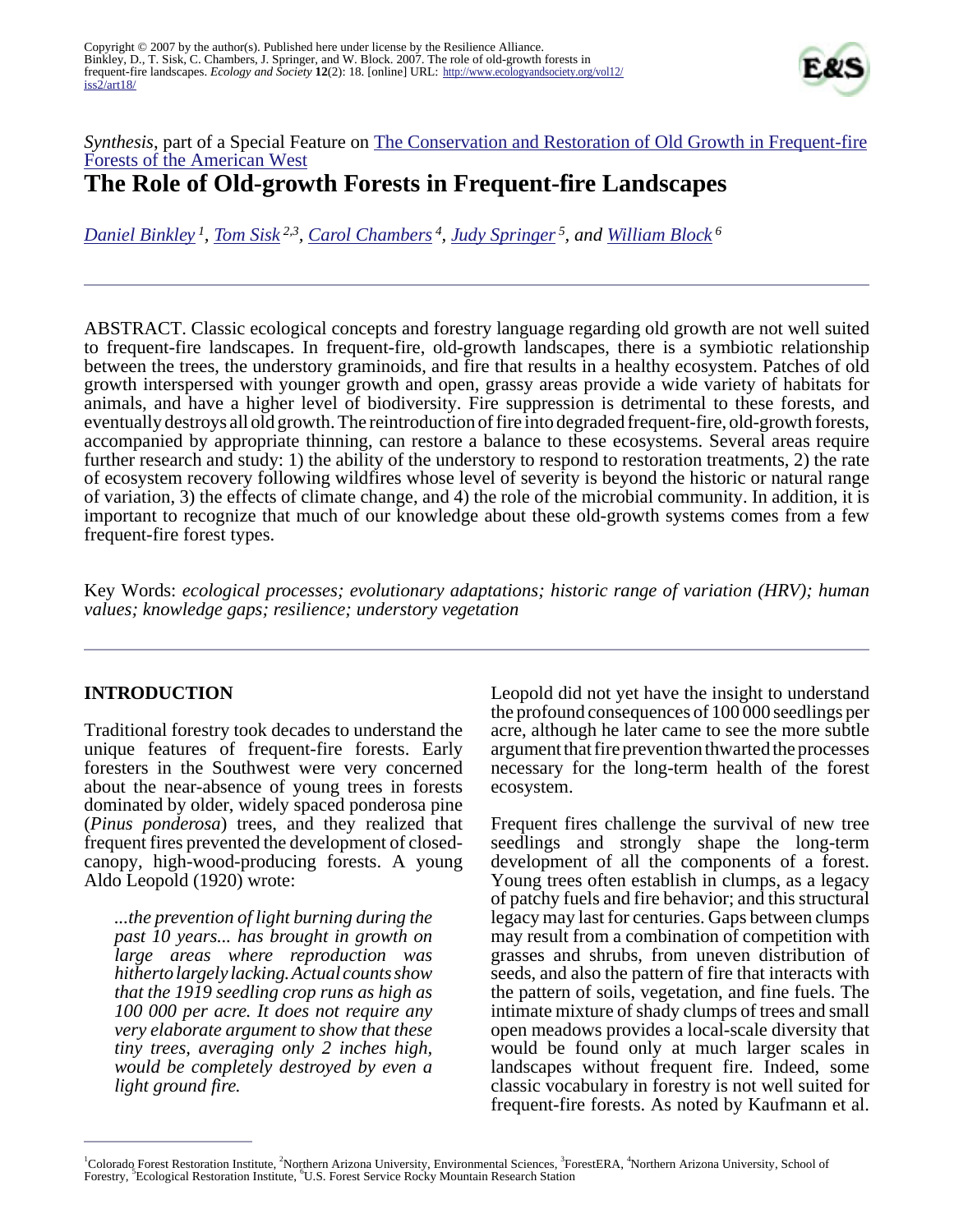in this issue, old-growth characteristics in dry, frequent-fire forests are remarkably different from the old-growth images developed in wetter areas. Even the concept of the forest "stand" as a part of a forest landscape with relatively uniform conditions and somewhat distinct boundaries may not be suitable for frequent-fire forests (Long and Smith 2000). The important details about the spatial arrangement of trees in the landscape relate to the clumping of trees into small groups, and to clusters of these groups, rather than to extensive, uniform areas of similar-size trees stretching across hundreds or thousands of hectares (Fig. 1).

The frequent recurrence of fires reinforces a spatial heterogeneity, promoting a forest with high, smallscale variety in plant species composition, animal habitat, and ecological processes. This pattern of local variety is a key defining feature of old-growth forests in frequent-fire landscapes. In this chapter, we consider some of the crucial ecological roles that might depend partially on the spatial arrangements of trees, and those that relate to the fully developed old-growth conditions.

## **EVOLUTIONARY ADAPTATIONS TO FIRE**

The adaptations of large trees to surviving fire are fundamental in the ecology of old-growth forests in frequent-fire landscapes. Depending on the species, trees in these forests have developed a number of characteristics to withstand and survive fire. Although fire typically kills small conifers with thin bark by overheating or destroying the cambium layer (van Mantgem and Schwartz 2003), most coniferous tree species in the mature state have thick, insulating bark that is relatively nonflammable, long needles, self-pruning lower branches, and deep roots. Giant sequoia (*Sequoiadendron giganteum*) also experiences rapid growth that raises canopies off the ground quickly, as well as latent buds and serotinous cones (Stephenson 1999). Jeffrey pine (*Pinus jeffreyi*) develops buds with thick scales that help withstand heat. Sugar pine (*Pinus lambertiana*) has thick, fire-resistant bark and an open canopy that retards the spread of fire through the canopy. Gray pine (*Pinus sabiniana*) has thick bark and is self pruning. Arizona pine (*Pinus arizonica*) has insulated buds, a high capacity to recover from crown scorch and an open crown. Ponderosa pine has thick bud scales; tight needle bunches that enclose and protect the meristems, then open into a loose arrangement that does not favor combustion

or propagation of flames; high foliar moisture; and a deep rooting habit. The foliage and buds are also usually elevated away from the flame zone. With its high foliar moisture content, ponderosa pine can withstand extensive scorching as long as the buds and twigs, which tolerate higher temperatures than needles, are not badly scorched.

# **USING PAST CONDITIONS AS A GUIDE**

Historic range of variability (HRV) or natural range of variability are interchangeable terms along with natural variability, historical variation, and natural range of variability. These terms suggest that past conditions and processes can be used as guidance for managing present-day ecosystems, and that disturbance (and resultant variety) is a vital attribute of nearly every ecosystem (Landres et al. 1999). The HRV approach is just a first step in pondering possible future forests and landscapes, because it is difficult to deduce details about HRV (especially across large areas and long times), and because future climate conditions may not track historical trends. Because of changes in fire regimes, particularly caused by grazing and fire suppression, many frequent-fire forests now function well outside the HRV (see Moore et al. 1999, Veblen et al. 2000, Allen et al. 2002, Arno and Fiedler 2005, Zier and Baker 2006). For example, Sierra Nevada forests currently are undergoing fire-free periods that are much longer than at any time in the past two centuries (Keeley and Stephenson 2000).

## **Determining the Historic Structure and Function of Old-growth Forests**

Almost all of the frequent-fire landscapes of the western United States have changed dramatically as a result of livestock grazing, timber harvesting, and fire suppression. Given the near absence of fully functioning, old-growth forests in frequent-fire landscapes, scientists have to use a variety of approaches to determine the structure and processes that characterize these forests (Swetnam et al. 1999, Egan and Howell 2001, Friederici 2003). Historical journals, photographs, and records provide information from some forests on the number and sizes of trees before major changes in land use, and the most detailed records even provide information on other features, such as downed logs and bunchgrass locations (Moore et al. 2004). In the absence of historical records, detailed characterizations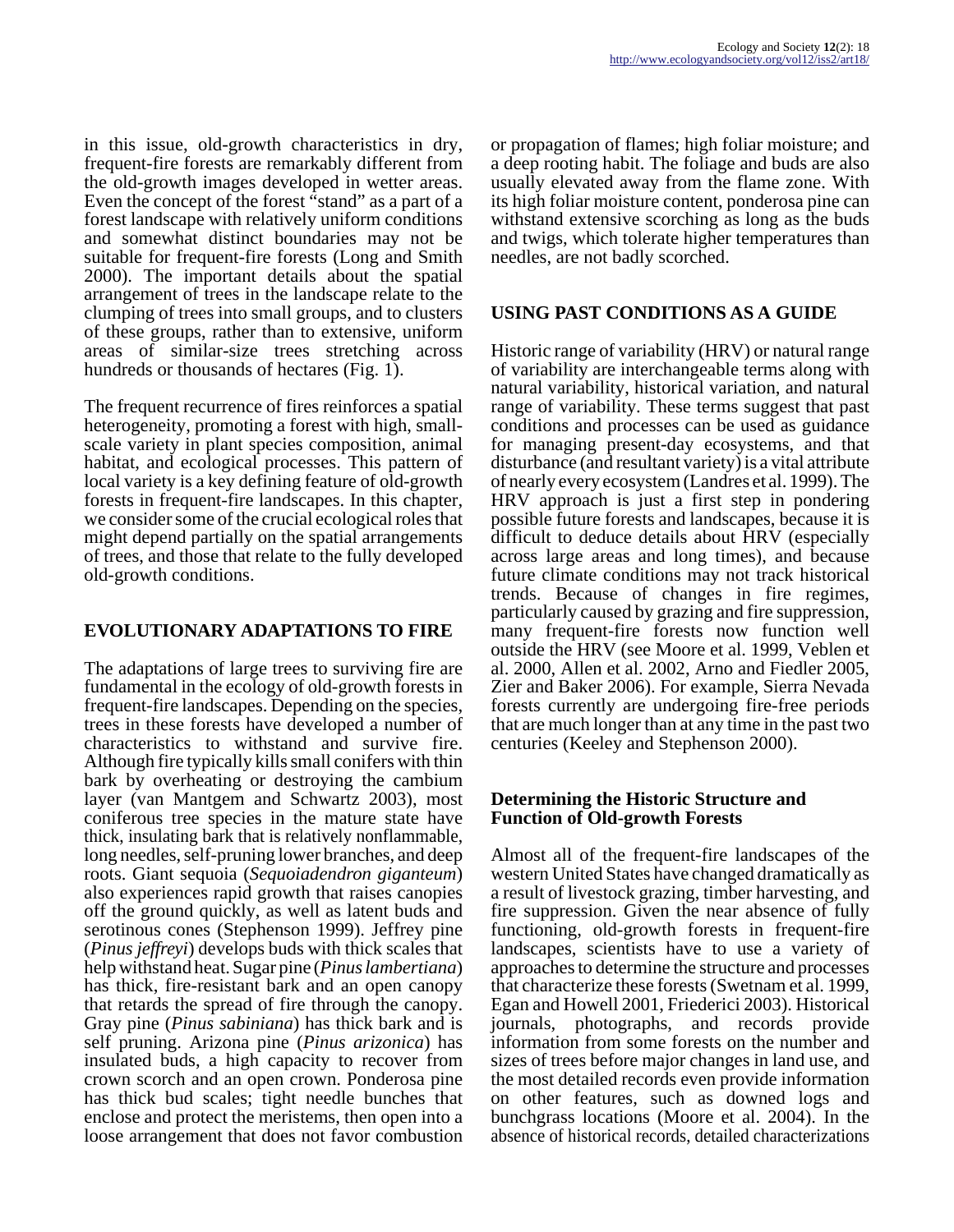**Fig. 1.** A cartoon description of the key features of old-growth forests in frequent-fire landscapes (left), in contrast to younger forests lacking fire (right).



of tree ages, stump ages, and other field evidence can provide solid descriptions of previous conditions. A very few sites, such as the Powell Plateau in the Grand Canyon and some regions of northern Mexico, may have experienced so little change in land use and fire regimes that contemporary measurements are possible (Fulé et al. 2005). Some of the most detailed insights about the structure and function of old-growth forests come from intensive experiments that have reestablished historic forest structure. These treatments include harvesting (and removing) the excessive young trees, retaining most old trees, and reintroducing fire at intervals that match the frequency of historical fires (Bailey and Covington 2002, Fulé et al. 2002, 2006). Forest restoration

treatments may not redevelop historical old-growth conditions perfectly for a variety of reasons: 1) the seedbanks of native species may be depleted after decades without fire, 2) exotic species may invade, and 3) the animal communities may not be the same as in past centuries.

We know that historic frequent-fire, old-growth forests were not all alike. For example, Moore and her colleagues (2004), after studying a set of 11 research plots established in the early 1900s in Arizona and New Mexico, found that basal area ranged from 9 to 27 m<sup>2</sup>/ha, with an average of 15 m<sup>2</sup> /ha. By the end of the century, basal area had doubled on average, although some sites had changed little and others had tripled. Similarly,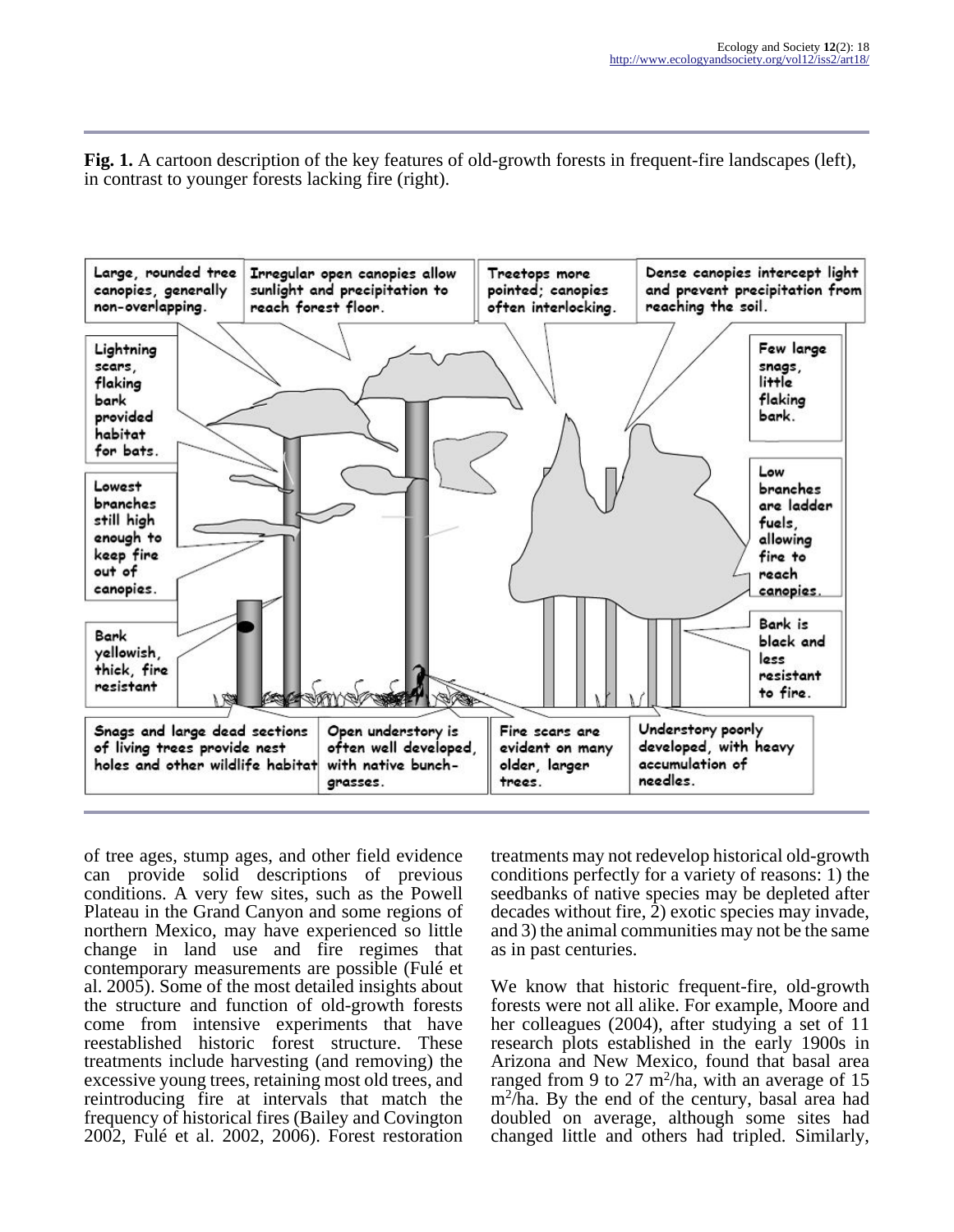Arno et al. (1995), using dendrochronological reconstructions of six old-growth ponderosa– Douglas-fir (*Pseudotsuga menziesii*) stands in Montana, found basal densities in 1900 ranging from 15 to 35  $m^2/ha$ . The variety of old-growth forest structures probably varied with environmental factors that influence tree establishment, growth, and mortality, including the interacting effects of fires. We also know that the return intervals for fires were longer for most of the ponderosa pine forests in eastern Montana (Morgan et al. 2002) and the Front Range of Colorado—and modestly longer for forests in western Montana (Arno 1980), eastern Oregon (Youngblood et al. 2004), and eastern Washington (Everett et al. 2000)—than for similar forests in Arizona and New Mexico. However, we don't know how this difference in fire regime led to differences in stand structure and function (for example, see Kaufmann et al. 2006)

# **PROCESSES**

The most essential process in the development of old-growth conditions is time. Frequent-fire forests occur under relatively dry conditions, and the lack of abundant water limits the growth rates of trees. Forests with slow-growing trees take 100–200 years to begin to show the full spectrum of old-growth structure and processes.

However, time alone is not sufficient to encourage old growth in frequent-fire forests. Fundamental to the development of old-growth conditions is the interaction of forest processes with repeated fires. In the absence of repeated fire, tree density tends to remain high, and the fuel structure develops to the point where a very intense fire kills most of the trees. As a result, old-growth conditions are never reached.

Frequent surface fires allow larger trees to persist, limit the success of new trees, and foster the spatial pattern of open meadows mixed with tree clumps. Surface fires that recur every few years or decades kill most of the small trees that managed to establish during years with favorable precipitation and seed crops. The trees that survive the fires experience less competition for light and soil moisture, leading to higher rates of individual growth, thicker bark, and higher canopy base heights—all of which makes these trees more resistant to subsequent surface fires. The grasses, forbs, and shrubs that thrive between clumps of trees are typically burned

by surface fires, but these plants often resprout from surviving roots or reseed.

Without the recurring cultivation of the forest by fire, old-growth conditions may not develop. Fire suppression allows tree seedlings to recruit in large numbers, forming denser stands. Wildfire spreads more easily into the canopies of smaller trees with low branches, and from smaller trees into the crowns of previously fire-resistant old trees. With abundant small trees established among the more scattered old growth, fire may spread rapidly across large areas, with high mortality in all age and size classes.

## **Productivity, Hydrology, and Nutrient Cycling**

One of the most distinctive features of frequent-fire, old-growth forests is the major contribution that the understory vegetation (grasses, forbs, shrubs) makes to ecosystem diversity and productivity. In the absence of fire, the density of overstory trees increases, which reduces the diversity of understory vegetation 10–30% (Fig. 2, Laughlin and Grace 2006). This relationship between the density of trees and understory diversity is further influenced by the number of years between fires (the fire return interval). For example, a ponderosa pine forest on the Kaibab Plateau that burned in the past 10 years might have 35 species in the understory, compared with 28 species after 70 years without a fire, and 22 species after 120 years without a fire

(Laughlin et al. 2005).

Restoration treatments reduce tree density and lower the total growth of trees in a forest, but increase the growth of residual (retained) trees and the biomass and productivity of the understory. In Montana, understory plant diversity declined the first year after a thinning and burning restoration treatment in a ponderosa pine–Douglas-fir forest, but increased significantly 2 years after treatment (Metlen and Fiedler 2006). Experiments around northern Arizona typically show understory biomass and growth increases of more than two-fold in response to thinning and prescribed burning (Fig. 3; Abella 2004, Gildar et al. 2004, Moore et al. 2004). Restoration treatments appear to have little effect on the total productivity of the forests, but they shift how the growth is allocated between the overstory and understory. A restoration experiment at Fort Valley near Flagstaff, Arizona showed that total production did not change, but the proportion accounted for by the understory rose from 10% to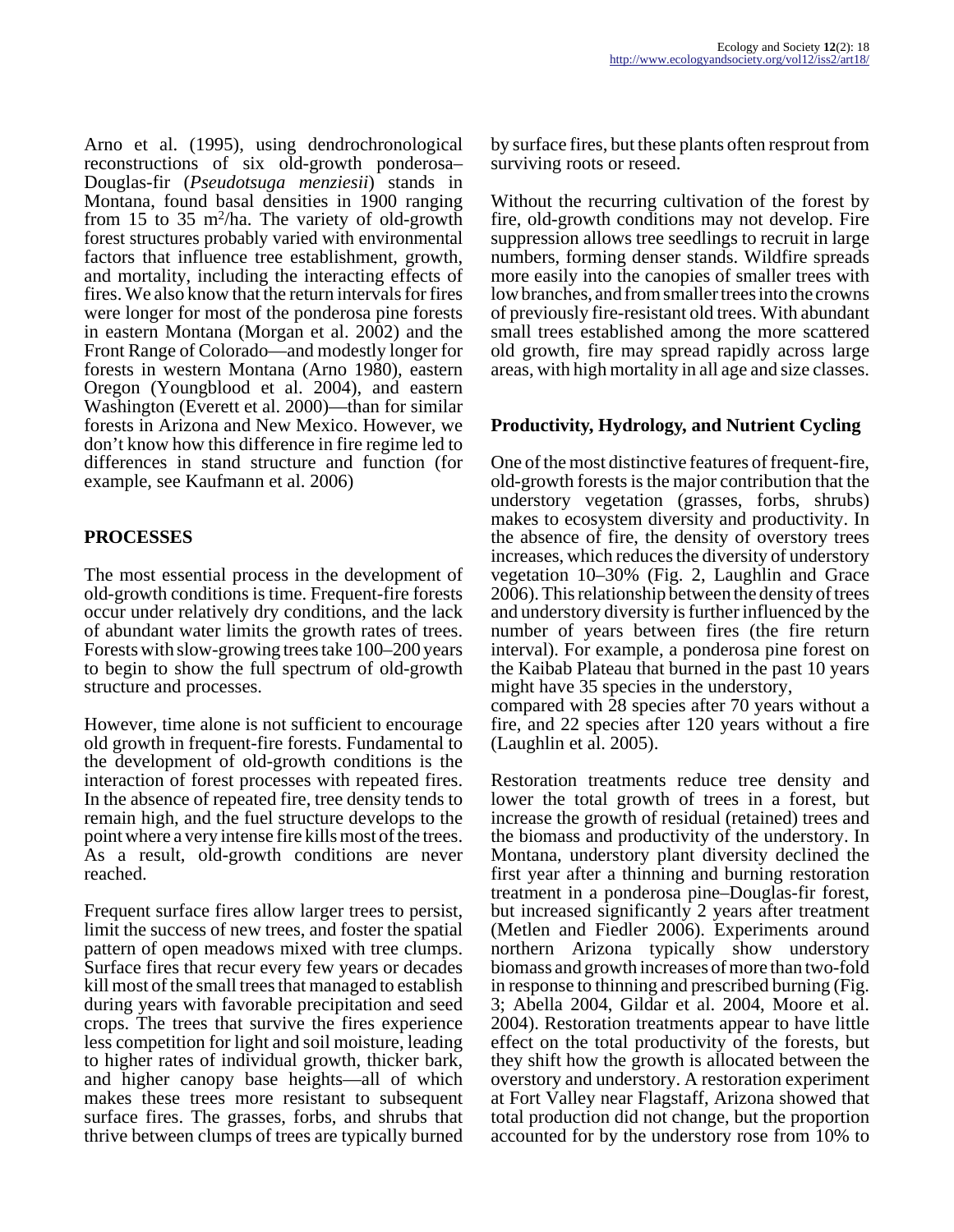**Fig. 2.** The richness of understory plant species declines with increasing density of overstory pine trees, on the Kaibab Plateau in northern Arizona (after Laughlin and Grace 2006). Typical historic conditions would have had about 35 species per 0.1-ha plot, but with changing land use and fire regimes, the most common species richness has declined to 25 to 30 species per 0.1-ha plot.



about 25%. The benefit of restoration treatments also differs among plant types. For example, the restoration responses at Fort Valley were greater for grasses than forbs (Moore et al. 2006), greater for leguminous forbs than other types, and greater for C3 grasses (e.g., bottlebrush squirreltail (*Elymus elymoides* subsp. *elymoides*)) than C<sub>4</sub> grasses (e.g., mountain muhly (*Muhlenbergia montana*)). All of these trends might differ in response to major or minor differences in restoration prescriptions, site history, and current weather.

The higher productivity of understory plants in oldgrowth (and restored) forests in frequent-fire landscapes results in part from the low canopy leaf area of the overstory trees. Tree canopies cover less than half of the ground area (and commonly as little as 25%). Despite this patchy distribution of trees, the total amount of leaves in the tree canopy on 1 ha would still provide 2 or 3 ha of leaf surface area to intercept light. Forests in landscapes with higher supplies of water commonly have canopy surface areas of 4 to 6 ha displayed for each hectare of ground area.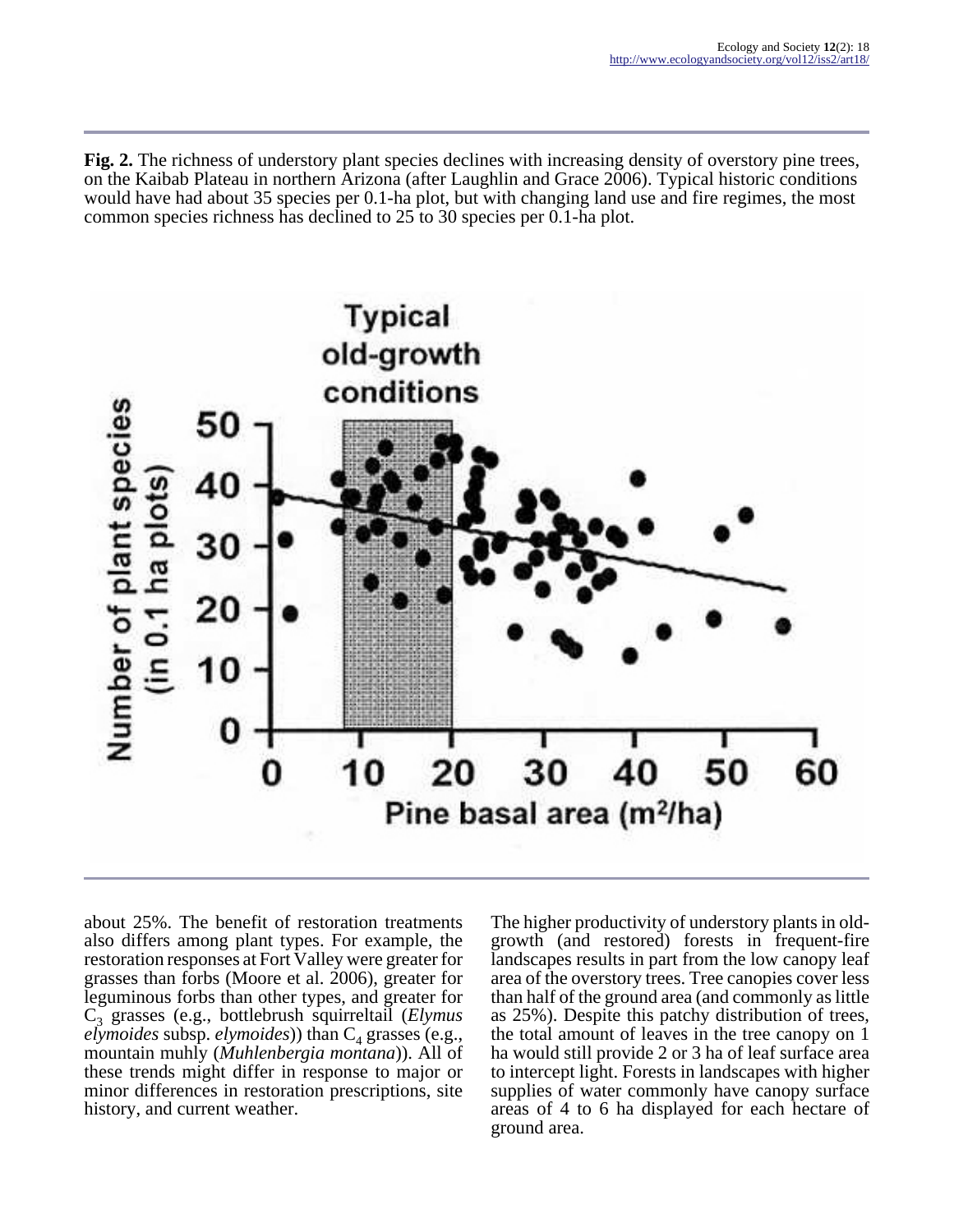**Fig. 3.** Understory biomass and growth were much higher in forests with restoration treatments than in control forests (from summary of Abella 2004, Gildar et al. 2004, Moore et al. 2006). The greatest proportional increases occur when the biomass in the unrestored forests is particularly low.



The amount of tree leaf area in a forest may have important effects on the supply of water in the soil that is available for both trees and understory vegetation. Precipitation falling on tree canopies may be intercepted, accumulating briefly on the needles before evaporating back to the atmosphere, never reaching the soil. Forests with high leaf area not only lose more precipitation from this interception loss, but they also have higher rates of water use by trees, with lower amounts of soil water available for use by understory plants. In wetter landscapes, changes in the amount of tree leaf area influence the amount of water reaching streams. For example, reducing tree cover in higher-elevation forests in the Rocky Mountains commonly increases

stream flow by 15 to 30% (MacDonald and Stednick 2003). The amount of water flowing in streams in frequent-fire landscapes depends less on the density and size of trees (and canopies) than in wetter areas, because drier conditions mean that water not used by trees will be used by understory plants. Restoring old-growth structure to forests in frequent-fire landscapes may lead to increased streamflow during wet periods and, perhaps, to some recharge of subsurface aquifers.

Forest restoration treatments generally improve the water status of large trees, reducing water stress, and increasing the volume of resin in stems (Wallin et al. 2004, Zausen et al. 2005). Improved water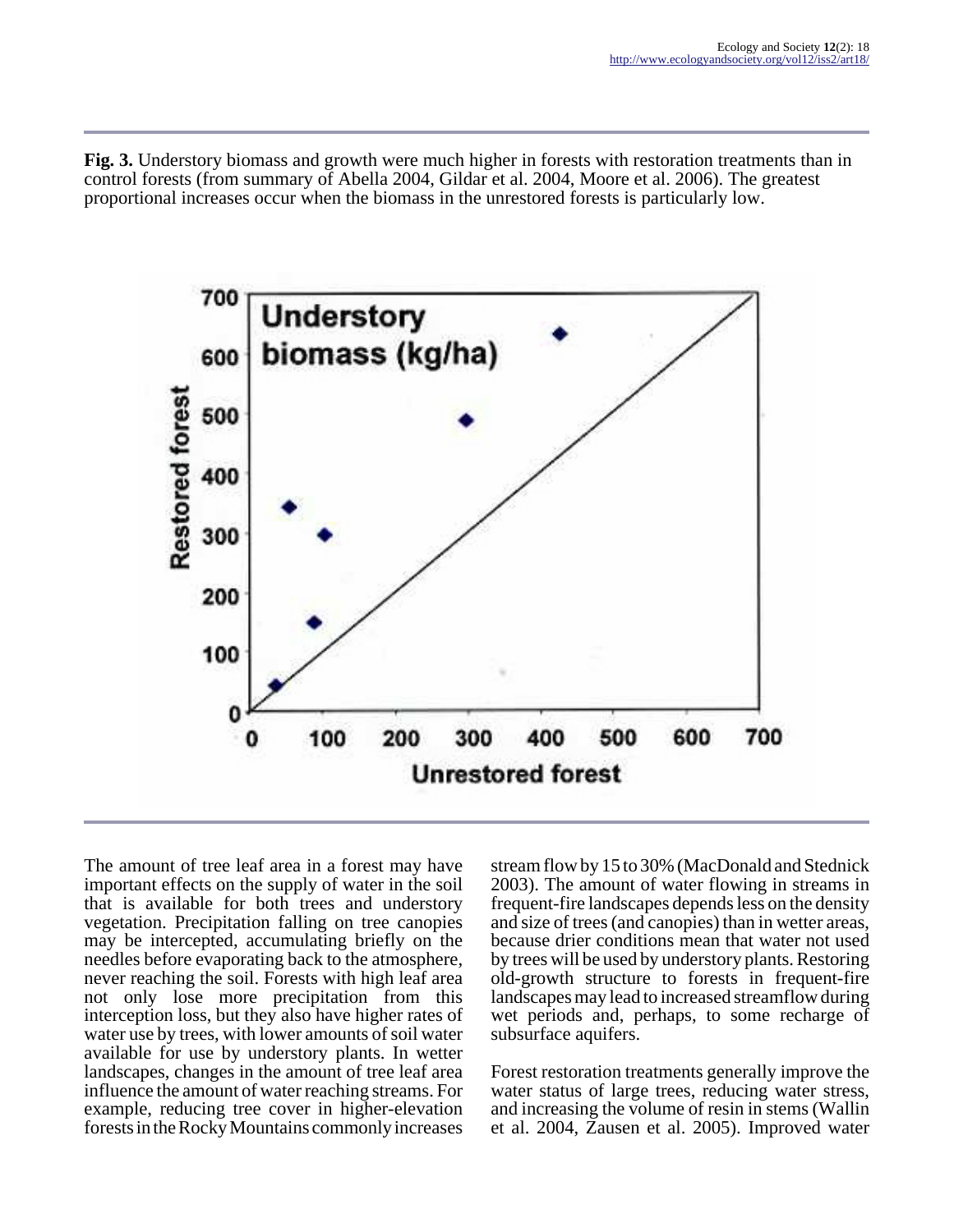status may enhance the overall vigor of trees, leading to lower rates of mortality from bark beetles and other insects and diseases.

Nutrient cycles in forests are influenced directly by fire, including losses (such as nitrogen converted to gas as biomass is consumed) and probably shortterm increases in availability of some nutrients (including nitrogen). In the longer run, differences between old-growth and non-old-growth conditions may derive from the indirect effects of changes in vegetation composition than from the direct, cumulative effects of fires (Hart et al. 2005a).

## **EVOLUTION AND ADAPTATION**

The biotic processes in forests develop from interactions between genes, organisms, and environmental factors. The genetics of a forest include those of trees, understory plants, wildlife, and the unimaginably diverse organisms in the soil. Although the interactions among genes, organisms, and environmental factors in a ponderosa pine forest are beyond the scope of this article (and indeed, beyond human comprehension!), we provide a few examples to illustrate the complexity and resilience of this system.

## **Bark Beetles**

Bark beetles are an important, natural component of many conifer ecosystems. Bark beetles (and their fungal symbionts) routinely kill small numbers of pine trees and, occasionally, extremely high beetle populations lead to massive pine mortality across very large areas. A number of factors—drought, lightning strikes, root pathogens, large fire scars, severe defoliation, tree senescence, excessive competition—make an individual old tree or stand more susceptible to bark beetle outbreaks. Recent thinning may also contribute to increased wind turbulence in a stand, leading to root damage and, perhaps, making individual trees susceptible to attack (Christiansen et al. 1987).

Coniferous trees have developed two main mechanisms to counter beetle attacks. First, they have a system of resin ducts in the phloem and xylem that can pitch-out invading beetles. Second, they have developed a hypersensitive reaction to invasion by microorganisms (including fungi, bacteria, and viruses) that enter the tree along with

the beetles. A necrotic area, impregnated with resinous and phenolic compounds that prevent beetle gallery construction and fungal proliferation, then forms around the point of infection. This wound resin is highly toxic to beetle eggs and larvae and also inhibits fungal growth (Christiansen et al. 1987).

The ability of a large, old tree to resist an attack depends on its genetic makeup and physiological status (Franceschi et al. 2005). Independent of age, ponderosa pine trees grow slowly when stressed by competition. However, because most old trees are large in size and stature, they may have higher maintenance respiration demands because of the amount of living, non-photosynthetic tissue they maintain compared with younger trees (Skov et al. 2004). Another factor that may limit photosynthetic rate is that these large trees also tend to have more branch junctions and a longer root-leaf hydraulic path length that may decrease hydraulic conductance (Skov et al. 2004). Together, these factors may all contribute to slow growth of old ponderosa pine trees.

Bark beetles are only one of many potential threats to ponderosa pine trees, and the susceptibility to each threat differs among trees. For example, ponderosa pine trees may be attacked by bark beetles and infected by dwarf mistletoe (*Arceuthobium* spp.), but the success of each of these varies among individual ponderosa pines (Fig. 4). Trees that appear susceptible to beetles appear to be resistant to dwarf mistletoe, and vice versa. The continued survival, growth, and seed production of individual pine trees may depend in part on the local prevalence of parasites, which depends in turn on the local genotypes of pines and local environmental conditions.

## **Abert's Squirrels**

Abert's squirrels (*Sciurus aberti*) are also highly dependent on ponderosa pine trees. Ponderosa pines provide them with places to live, nest, rest, and hide from predators as well as food in the form of bark, buds, flowers, and seeds (Hoffmeister 1986). Squirrels choose individual trees based on the (heritable) chemistry of tree phloem. As a result, different populations of Abert's squirrels are adapted to different populations of ponderosa pine (Snyder 1992, 1993; Snyder and Linhart 1994).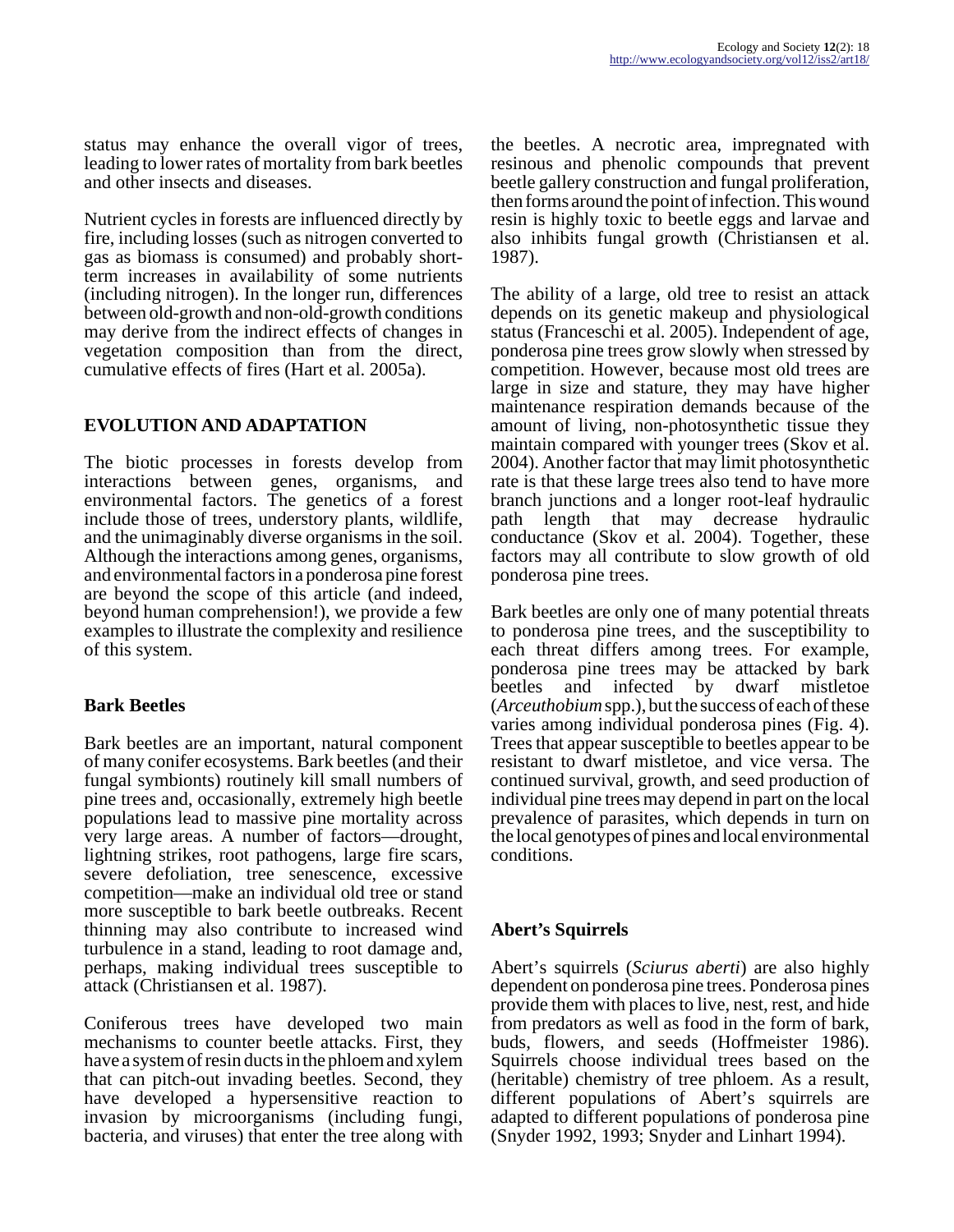**Fig. 4.** Some ponderosa pine trees were heavily attacked by bark beetles, some heavily infected by dwarf mistletoe parasites, and some were unaffected—but no trees were heavily attacked by both bark beetles and dwarf mistletoe (after Linhart et al. 1994).



Yet another ecological interaction connects ponderosa pines and Abert's squirrels. Squirrels eat mycorrhizal fungi and help disperse it through their fecal pellets. Mycorrhizal fungi are very important to plant productivity, so if the fungi were rare, then squirrels could, perhaps, enhance forest productivity (Vireday 1982, Kotter and Farentinos 1984a, b).

Mooney and Linhart (2006) have recently developed an even more interwoven story about pines, growth, birds, ants, spiders, aphids, wasps, and dwarf mistletoe.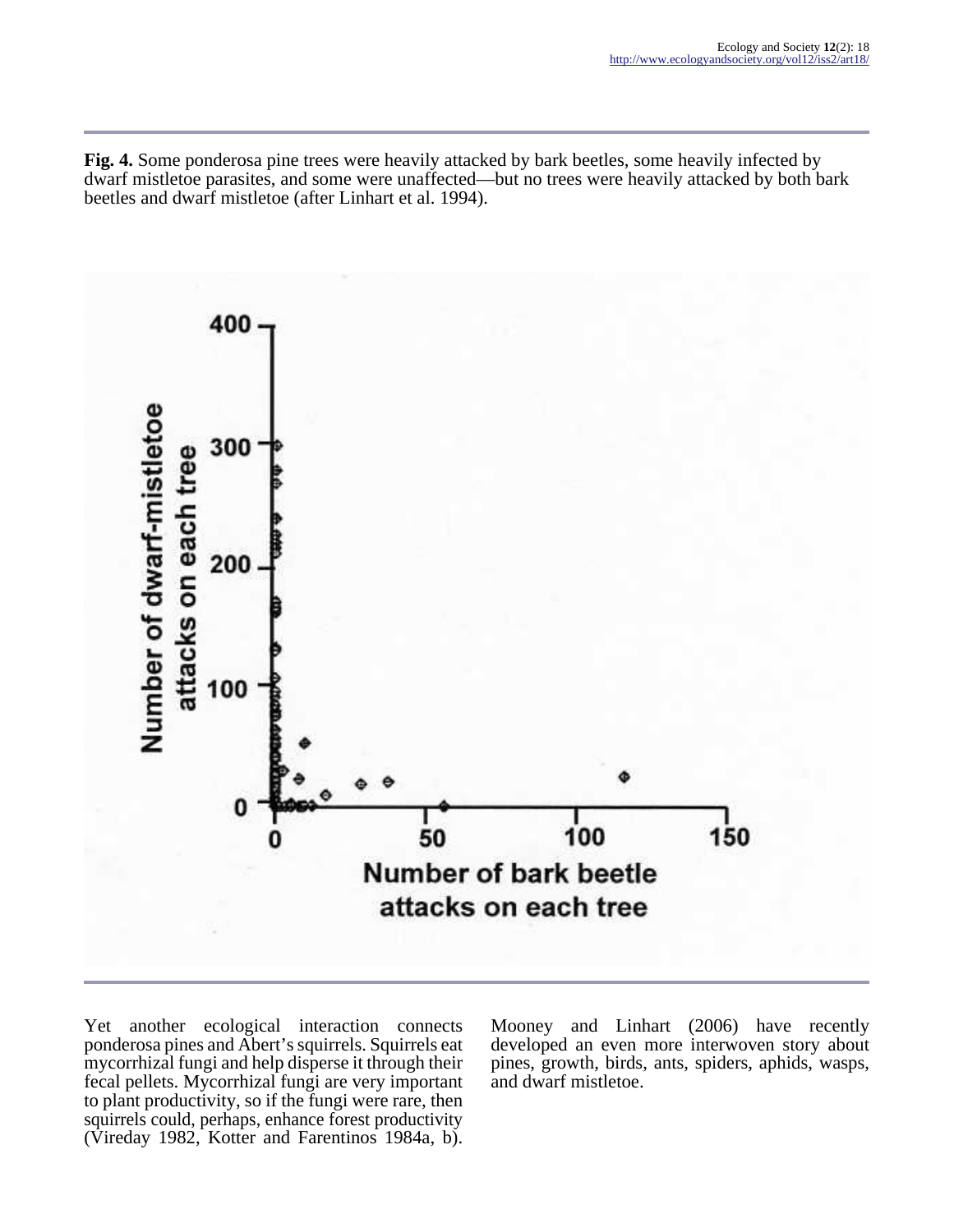#### **Genetics and Old Trees**

The genotypes of pine trees are influenced by both selective pressures (Abert's squirrels, beetles, and dwarf mistletoes), and by the flow of genes in the neighborhood. The genes of paternal trees flood the local landscape as pollen drifts on the wind, but maternal genes disperse only as far as seeds can fall from a tree or be carried by animals (Latta et al. 1998). Old trees may be particularly important in a forest, as they have (by definition) survived centuries of changing environmental and biotic challenges. The presence of these trees in a landscape is critical for contributing both seeds and pollen to later generations of trees.

#### **Resilience and Fire at the Landscape Scale**

Just as individual trees have mechanisms that make them resistant to bark beetles and fire, a healthy, functioning forest will exhibit resilience on a large scale. Persistence, resilience, and resistance are all terms applied to the stability of an ecosystem (Holling 1973, Gunderson et al. 1995, Gunderson and Holling 2002). Ecosystem fragility is the opposite of stability and is expediently defined as "...the degree of change in species abundances and in species composition, following disturbance" (Nilsson and Grelsson 1995). Frequent-fire forests are highly stable in the long term, as long as fire is maintained in the system. However, they may be considered fragile in the short term following a fire. Moreover, many of these forests are now considered fragile in the long term, particularly following the catastrophic fires that result from long periods of fire suppression.

#### **OLD-GROWTH FOREST COMPOSITION**

Although processes are the driving forces behind any ecosystem, those processes are reflected and supported by the composition of the ecosystem, that is by the living and non-living entities that exist in the ecosystem. Old-growth forests, by definition, have old trees, but the presence of old trees is just the beginning of a description of the composition of an old-growth forest. The frequent return of fires provides the opportunity for a great range of plants, animals, and microbes to coexist in the same landscape.

#### **Plant Composition and Structure**

In frequent-fire landscapes, the diversity of plant species in the forest understory is much greater than the diversity of overstory species. Moreover, frequent fires strongly influence the composition of understory plant communities. The most striking feature of old-growth patches of ponderosa pine may be the towering "yellow-bellies"—the largediameter giants with the yellowish, fire-resistant bark. However, these forests are characterized as much by the understory that develops in the diverse range of habitat conditions: near clumps of big trees, in small openings between clumps, and in the open meadows between groups of large trees. Native perennial graminoids, including several species of fescue (*Festuca* spp.) and sedges (*Carex* spp.), dropseed (*Blepharoneuron tricholepsis*, *Sporobolus* spp.), Indian ricegrass (*Oryzopsis* spp.), and galleta (*Pleuraphis* spp.), as well as grazing-tolerant squirreltail and western wheatgrass (*Pascopyrum smithii*) and the ubiquitous grama grasses (*Bouteloua* spp.), form diverse understory communities that account for a large portion (more than half) of the net annual primary production in many old-growth ponderosa pine stands (Moore et al. 2004).

In addition to the native grasses, many annual and perennial forbs occur, usually as subdominants or rare components of the understory plant community. Native penstemon (*Penstemon* spp.), evening primrose (*Oenothera* spp.), and lowgrowing sages (*Artemesia* spp.) are complemented by diverse composites that flower throughout the growing season. Fire-resilient or -adapted shrubs, such as kinnikinnick (*Arctostaphylos uva-ursi*) and serviceberry (*Amelanchier* spp.) in the Inland Northwest, and cliffrose (*Purshia* spp.) and ceanothus in the Southwest, are characteristic of open-growing, old-growth pine forests. In many Southwest locations, Gambel oak (*Quercus gambelii*), which can be found from a low-growing shrub to subdominant tree, is the second most abundant woody plant.

This heterogeneity in species composition and structural types is characteristic of most types of old-growth forests that develop in frequent-fire landscapes. Large overstory trees typically occur in scattered clumps of several to several dozen individuals sometimes in a dense matrix of younger trees, and other times intermixed with grassland openings of several acres. In terms of species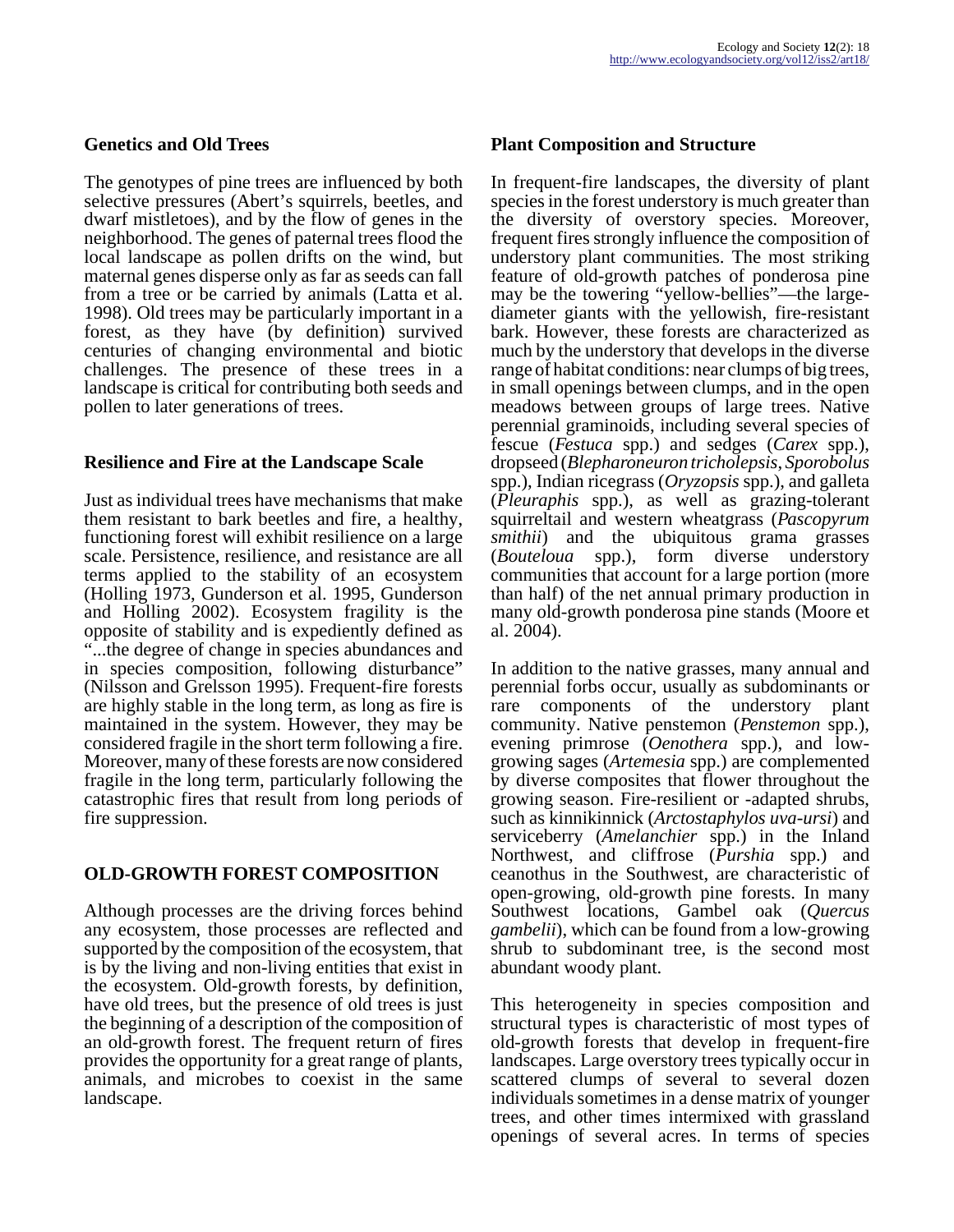composition, structural diversity, and ecological function, such old-growth forests contrast sharply with the dense stands that commonly develop when fires are suppressed. For example, Gambel oak and ceanothus are common shrubs in most Southwest ponderosa pine forests, but they typically are more common, and individual plants are larger and more developed, in open forests dominated by large pines. This diversity in the woody plant community has far-reaching implications, in part because these species support insect communities that are more diverse and abundant than those found in pure stands of ponderosa pine. Insect abundance, in turn, influences bird and bat populations, pollination rates, and the amount of wildlife forage. In this way, the composition and structural attributes of the ponderosa pine trees set the template for a potentially diverse plant community whose composition and function vary widely.

## **Animal Communities**

Wildlife species respond in a host of ways to the structure of forests, and to boundaries between forests with different structures. Old-growth forests provide habitat for many wildlife species, but the critical habitat characteristics vary tremendously among species in both time and space. Some species are year-round residents, and others use old-growth forests only for breeding, wintering, or migration. Similarly, some species (e.g., pygmy nuthatch (*Sitta pygmaea*)) rely on specific old-growth structural components, such as large trees, whereas others (e. g., Abert's squirrel) need the structure of a whole patch of old-growth trees to facilitate their movements and provide food. Some species (e.g., northern goshawk (*Accipiter gentilis*)) require oldgrowth forest conditions within an entire landscape matrix that contains non-old-growth forests to meet all their ecological needs.

Starting at the small end of the scale, standing dead trees (snags) and partially dead trees (living snags) are an important part of a living forest ecosystem (Waskiewicz 2003, Chambers and Mast 2005). Dozens of species of birds and bats rely on living and dead trees for habitat, and many of these species in turn may influence the success (or failure) of other organisms (e.g., defoliating caterpillars). Resource managers are commonly required to provide a minimum number of snags, but more recent insights have indicated snags alone may not be the key to providing habitat for species such as bats,

nuthatches, and bluebirds because the longevity and number of dead snags is limited in frequent-fire forest. For instance, Saab et al. (2006) tested prescribed fire on more than 130 plots in the southwestern United States, and found an average loss of 35% of the downed wood and half of the standing snags (Saab et al. 2006). Boucher et al. (2000) pointed out that snags may not last long in frequent-fire forests because surface fires either ignite snags or topple them by burning the roots. The best long-term habitat may be provided by living snags, which are live trees with large dead limbs or tops. These living snags often develop after lightning strikes, beetle infestations, pathogen attack, or a combination of these factors.

Moving up to the scale of patches or stands, forest structure influences survival and population persistence of a variety of wildlife species. Very uniform spacing of trees, which is the typical result of traditional silvicultural thinning treatments, degrades habitats for Abert's squirrels (Dodd et al. 2003). Information on characteristics and sizes of patches needed by the squirrel and the spatial arrangement of these patches are necessary parts of silvicultural prescriptions that ensure viable populations of these squirrels. Similar silvicultural and management decisions are required for other old-growth-dependent species, including spotted owls (*Strix occidentalis*).

At the scale of entire landscapes, old-growth forests will likely be part of a landscape mosaic that includes forests that lack old-growth characteristics. These non-old-growth habitats (ranging from meadows to dense young stands to maturing secondgrowth stands) might support some aspect of an animal species' needs. For example, northern goshawks are habitat generalists and their populations are often limited by the availability of food, which causes them to move between different habitat types. Reynolds et al. (1992) developed a landscape model of goshawk habitat that identifies a landscape-scale mosaic of six vegetation structural stages, which provide habitat for a suite of northern goshawk prey species. These vegetation structural stages range from grass-forb regeneration conditions to old-growth forest. Although northern goshawks need old-growth forests, particularly for nesting, they also benefit from a diverse mosaic across the landscape.

There are also symbiotic, co-evoluntionary relationships that animals have throughout old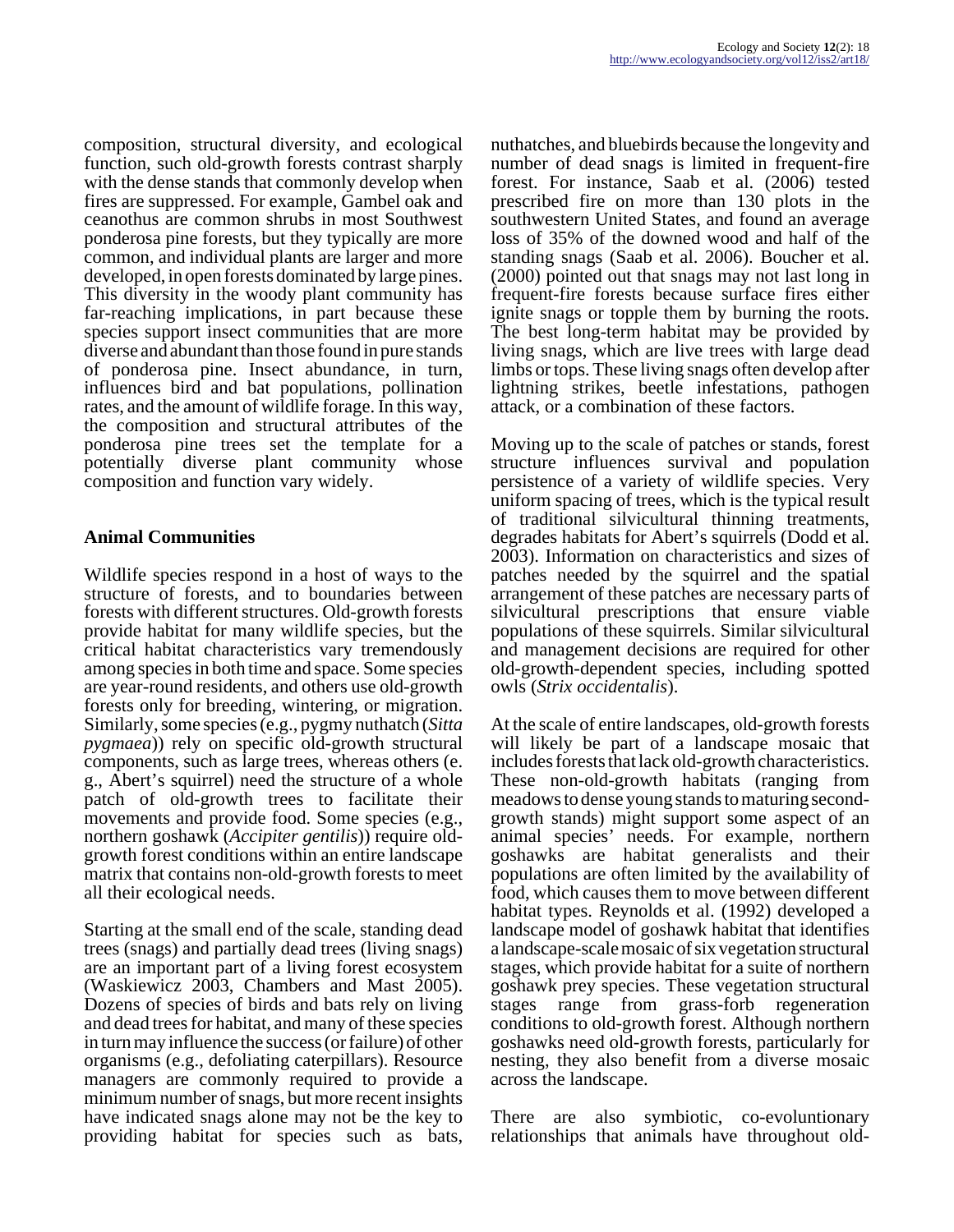growth forests. As noted in the discussion above about Abert's squirrels, there is almost no limit to the nature of interactions in forests, and we are far from having a clear understanding of which interactions have major, cascading effects. Some wildlife species are considered keystone species in that other species depend on them to provide necessary conditions. For example, populations of hairy woodpeckers (*Picoides villosus*) increase after fire, just as populations of beetles increase (Covert-Bratland et al. 2006). In ponderosa pine forests in the Southwest, half of the species that nest in tree cavities cannot excavate cavities (secondary cavitynesting species), so hairy woodpeckers may be critical in supporting a diversity of animals. The feedback cycle turns yet again because, without fires, the population of hairy woodpeckers may be low, reducing the habitat opportunities for other species, further changing the complex forest ecosystem.

Management activities that move a forest away from old-growth conditions change the opportunities for many species. For example, Szaro and Balda (1979) compared four treatments with an uncut control plot that had some characteristics of old-growth forests. Pygmy nuthatches, red-faced warblers (*Cardellina rubrifrons*), hermit thrushes (*Catharus guttatus*), cordilleran flycatchers (*Empidonax occidentalis*), and violet-green swallows (*Tachycineta thalassina*) lost habitat with treatments that moved the forests away from old-growth forest conditions.

Grazing alters herbaceous plant composition and structure, affecting habitat for species such as Mogollon voles (*Microtus mogollonensis*) (Chambers and Doucett 2008). Using a stable-isotope approach, these scientists found that herbivorous voles rely on grass and herbs for food, and that  $C_3$  plants (e.g., yarrow (*Achillea millefolium*), lupine (*Lupinus* spp.), fescue, mulleins (*Verbascum* spp.), snakeweed (*Gutierrezia* spp.)) were a more important food source than  $C_4$  plants (e.g., species of muhly (*Muhlenbergia* spp.) and grama grasses). Excessive ungulate grazing and introduction of invasive plant species that lead to changes in plant species composition or reductions in  $C_3$  plants in montane grasslands and forests would reduce habitat quality for Mogollon voles. Mogollon voles are also important food for the threatened Mexican spotted owl (*Strix occidentalis lucida*) (Ward 2001). Recent research indicates that vole populations are reduced in pine–oak forests as the result of past logging and grazing practices (Block et al. 2005).

As noted throughout this special issue, the loss of old-growth structure in frequent-fire landscapes commonly leads to uncharacteristically severe wildfires, which, in turn, benefit some animal species and harm others. Bock and Block (2005), for instance, compared the bird communities in unburned and moderately and severely burned forests. Three years after the fires, the unburned forest had 31 species in the breeding season and 26 in the non-breeding season. Both levels of burn intensity increased the diversity of birds, with more than 40 species of breeding birds and 33 species of non-breeders. Species groups that increased in response to fire included woodpeckers, flycatchers, and thrushes.

Restoration treatments that move forests toward old-growth structure and composition appear to be effective in restoring bird habitat. Germaine and Germaine (2002) found that the fledgling rate (i.e., number of young to leave the nest) for western bluebirds (*Sialia mexicana*) in restored stands was 1.6 times greater than in dense, untreated stands. Converse et al. (2006a, b) evaluated effects of fuelreduction treatments on small mammals and found that total biomass and population sizes of small mammals generally increased following thinning and fire. The most thorough assessments of postrestoration animal responses come from landscapescale treatments near Mt. Trumball in the Grand Canyon–Parashant National Monument in northern Arizona (Covington et al. 2005). Various aspects of wildlife habitat and populations were examined for up to 9 years, and demonstrated that restoring oldgrowth forest structure generally favored species or had much lower negative effects than standreplacing fire. Mule deer (*Odocoileus hemionus*) tended to use restored portions of the landscape at night, although they used restored and control areas about equally during the day. Abert's squirrel populations declined in response to the lower density of pine trees, but the squirrels did continue living in trees in the restored areas. Breeding pairs of northern goshawks were found in control and restored areas, and fledglings were successful in both forest types. The densities of butterflies doubled in restored areas.

## **Microbial Communities**

Given that microbial interactions and processes are the foundation of much of the forest ecosystem, surprisingly little is known about the differences in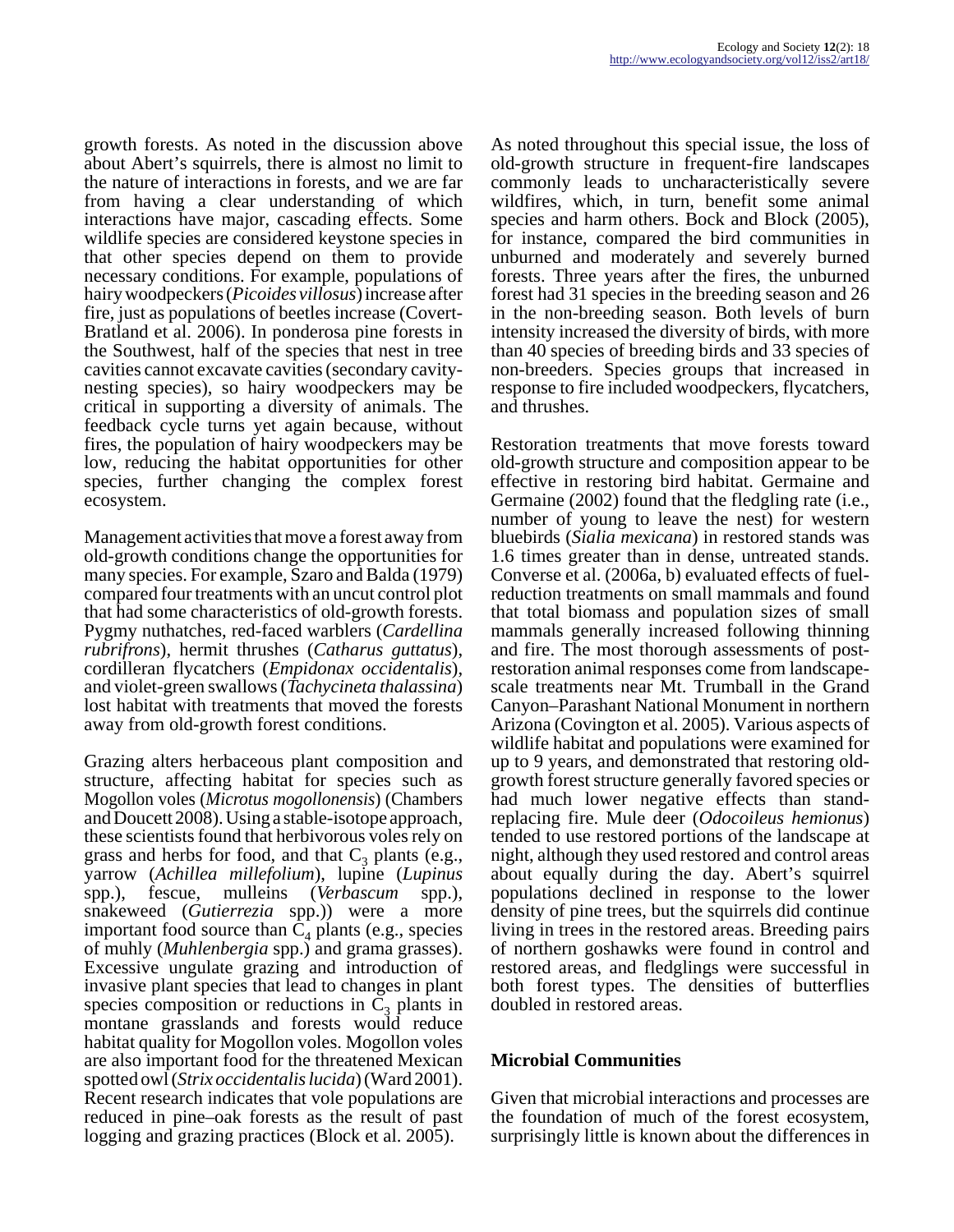microbial communities between old-growth forests and post-fire-cessation forests. The two microbial communities that we know the most about are wooddecaying fungi and mycorrhizal fungi.

A number of wood-decaying fungi infect primarily old trees, roots, and large branches. Several species of wood-decaying fungi found in unmanaged older forests are rare in younger stands (Romme et al. 1992). Aging trees tend to become increasingly vulnerable to wood-decaying fungi because fungi can enter through dead branch stubs, knots, broken tops, fire scars, and wounds such as those caused by bark beetles or woodpeckers (Farris et al. 2004). In addition to the vital role these pathogens play in the carbon cycle and in recycling nutrients for plants, they also create valuable habitat for numerous wildlife species (Marcot 2002).

Mycorrhizal fungi form symbiotic associations with tree roots, providing water and nutrients to roots in exchange for sugar. Experiments by various researchers have shown that fire may substantially affect these fungal associations, particularly near the soil surface. For example, a study by Pattinson et al. (1999) that simulated the effect of fire showed a decline in numbers of mycorrhizal propagules and a reduction in the hyphal network (the tiny, networked strands of fungus). Korb et al. (2003) found a rapid increase in arbuscular mycorrhizae following restoration treatments in northern Arizona, whereas Smith et al. (2005) reported a short-term reduction in ectomycorrhizal fungi (EMF) following prescribed fire in Oregon.

Researchers have also studied the effects of seasonal burning on the mycorrhizal community. Smith et al. (2004) detected that fall burning in dry ponderosa pine stands significantly reduced duff depth, live root biomass, and EMF species richness compared with spring burning. The probability of mature tree mortality was also greater after fall burning. Meyer et al. (2005) found that burning reduced litter depth and log volume as well as the frequency, biomass, and species richness of mycorrhizal truffles in an area of the Sierra Nevada. The authors posit that decaying woody debris forms an important reservoir of moisture and nutrients, especially in dry forests, for fruiting fungi. It also appears that mycorrhizal fungi are more likely to survive when the duff layer is thin or moist.

Hart et al. (2005a) report that repeated burning (every 2 years during a 20-year period) reduced fine

root length, fine root biomass, and mycorrhizal root biomass, as well as the amount of nitrogen and phosphorous stored in the belowground pools. The authors speculate that the change in these pools most likely occurred during the first few prescribed burns when the fuel loads and fire intensities would have been highest. Their results suggest that such frequent burning may have negative long-term effects on belowground biomass pools and nutrient cycling. They also postulate that these negative effects may be avoided by mechanically removing some of the accumulated fuel before prescribed burning.

Despite these descriptive studies and experiments, we essentially know very little about the critical changes that may (or may not) follow the loss of old-growth characteristics in a forest. A recent study (Hart et al. 2005b) found that a fire following a long, fire-free period reduced the diversity of the bacterial community by more than half, yet more than doubled the diversity of the fungal community. We do not know if these dramatic changes have important cascading effects in the forest.

## **HUMAN VALUES**

Although this is covered in more depth by other authors in this special issue, we also want to say that old-growth forests in frequent-fire landscapes provide a host of human values that go beyond the list of species present, or economic and ecological functions. For instance, old-growth forests carry a legacy of information from earlier times. They can tell us a great deal about how climates have varied in past epochs, and how the forests (and fires) responded. Without the information held in tree rings, we would not know how the landscapes of the southwestern United States were influenced by patterns of El Niño/Southern Oscillation precipitation (Grissino-Mayer and Swetnam 2000) or to what degree the rise and fall of dryland civilizations related (or not) to climate (Dean 1988). We also recognize that many people see an inherent beauty in old-growth forests (Huckaby et al. 2003), and find personal sustenance from these "wilderness" or wild landscapes.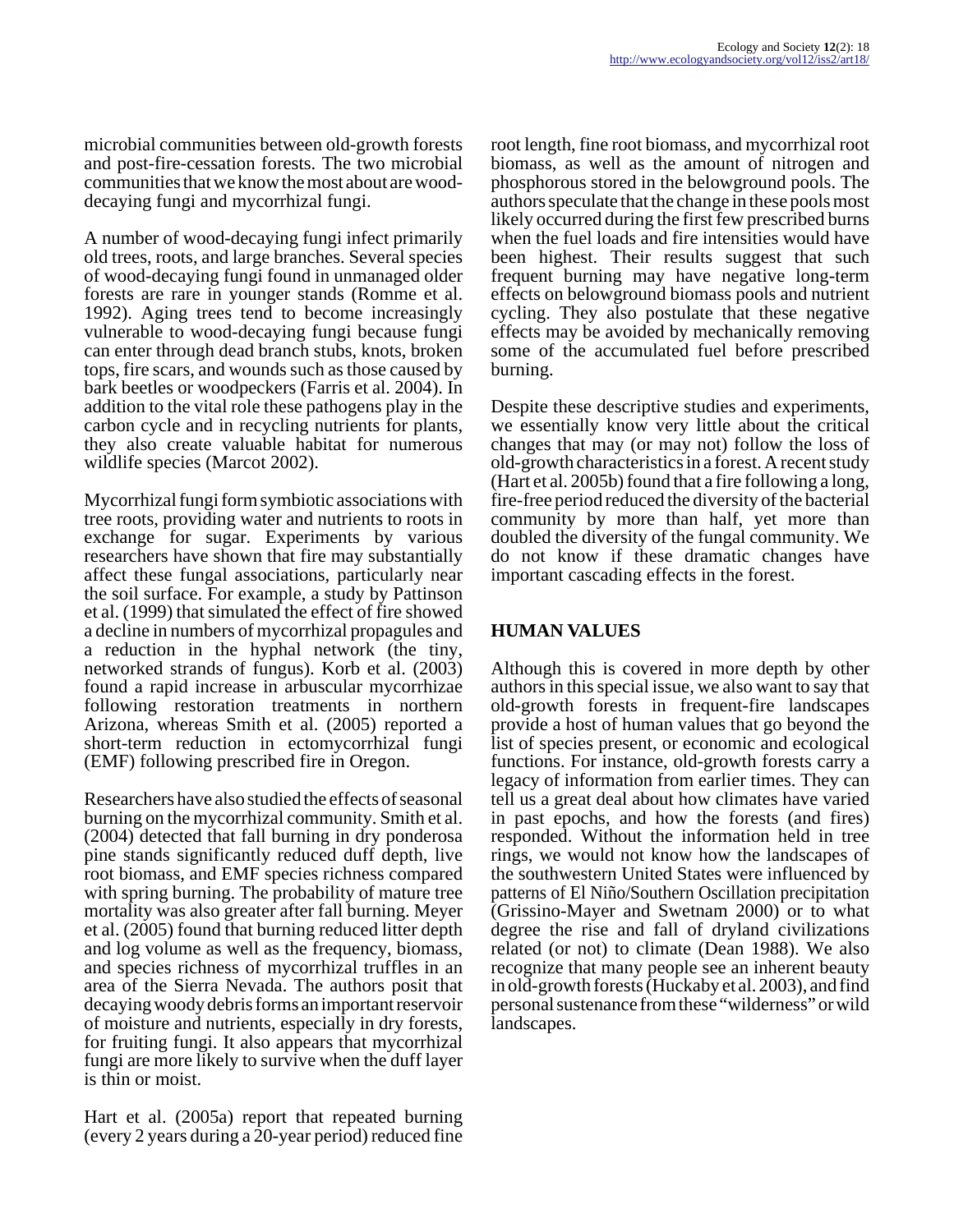### **KNOWLEDGE GAPS**

All forests are complicated ecosystems, making the potential list of gaps in our knowledge almost unbounded. Nevertheless, we can identify several key areas where studies and experiments are needed to fill major gaps that hinder restoration efforts of old growth in the frequent-fire forests of the American West.

#### **Ability of Understory Vegetation to Respond to Restoration Treatments**

How well can we recover the historical understory (and related animal habitat features) that characterized old-growth conditions? The absence of fire for a century has been coupled in many forests with a host of other land-use impacts, including intensive livestock grazing and logging. Long-term plots from northern Arizona have shown not only declines in total understory production and species diversity, but also shifts among vegetation types (such as greater losses of  $C_4$  grasses than  $C_3$  grasses). How well can the understory recover its former productivity and species composition in response to thinning or thinning plus fire? Does the season and/ or frequency of burning have an effect on the understory? Will adding native seed from nearby areas be critical? How did use by Native Americans affect the understory of pre-European-settlement, old-growth forest understories? More experiments across a variety of landscape conditions are needed to answer these and other questions related to understory vegetation.

#### **Ability of Frequent-fire Forests to Recover Following Catastrophic Wildfires**

How does ecosystem recovery progress after severe wildfires that exceed the historical range of fire behavior in frequent-fire landscapes? We expect that recovery will be slow, but will recovery eventually occur or will the forests be converted to other vegetation types (grasslands or shrublands)? What restoration treatments would be most effective for recovering natural forest composition, structure, and function after large, severe fires? Which treatments can move forests toward old-growth conditions and also reduce risks of severe fires?

#### **Ability to Extrapolate Knowledge of Certain Forests to Other Places and Forest Types**

Much of our knowledge about old-growth conditions in frequent-fire landscapes comes from a very limited range of forest types, and detailed information comes from an even more restricted set of intensive study sites. How representative are the ponderosa pine landscapes of northern Arizona for ponderosa pine in other areas? How different are dry mixed-conifer forests from ponderosa pine forests, and how do they vary with landscape position locally and throughout the West? We have a good general understanding the key questions and the important processes, but restoration of oldgrowth conditions in any local forest will depend on locally appropriate details.

#### **The Uncertainty of Climate Change and its Effects on Forested Ecosystems**

Climates have changed dramatically in the past 10 000 years, and the  $21<sup>st</sup>$  century will likely differ from the  $19<sup>th</sup>$  century. What do we need to know to foster old-growth forest conditions under various climate scenarios? If managers can only afford to restore a portion of a landscape (which is almost always the case), should restoration focus on lower-elevation sites (with the risk that climate changes would shift the ecotone upward)? This knowledge gap will probably not be filled by data collection or experimentation, but the potential effects of climate change need to be kept in mind.

*Responses to this article can be read online at: <http://www.ecologyandsociety.org/vol12/iss2/art18/responses/>*

## **LITERATURE CITED**

**Abella, S. R.** 2004. Tree thinning and prescribed burning effects on ground flora in Arizona ponderosa pine forests: a review. *Journal of the Arizona-Nevada Academy of Science* **36**:68–76.

**Allen, C. D., M. Savage, D. A. Falk, K. F. Suckling, T. W. Swetnam, T. Schulke, P. B. Stacey, P. Morgan, M. Hoffman, and J. T. Klingel.** 2002. Ecological restoration of southwestern ponderosa pine ecosystems: a broad perspective. *Ecological Applications* **12**:1418–1433.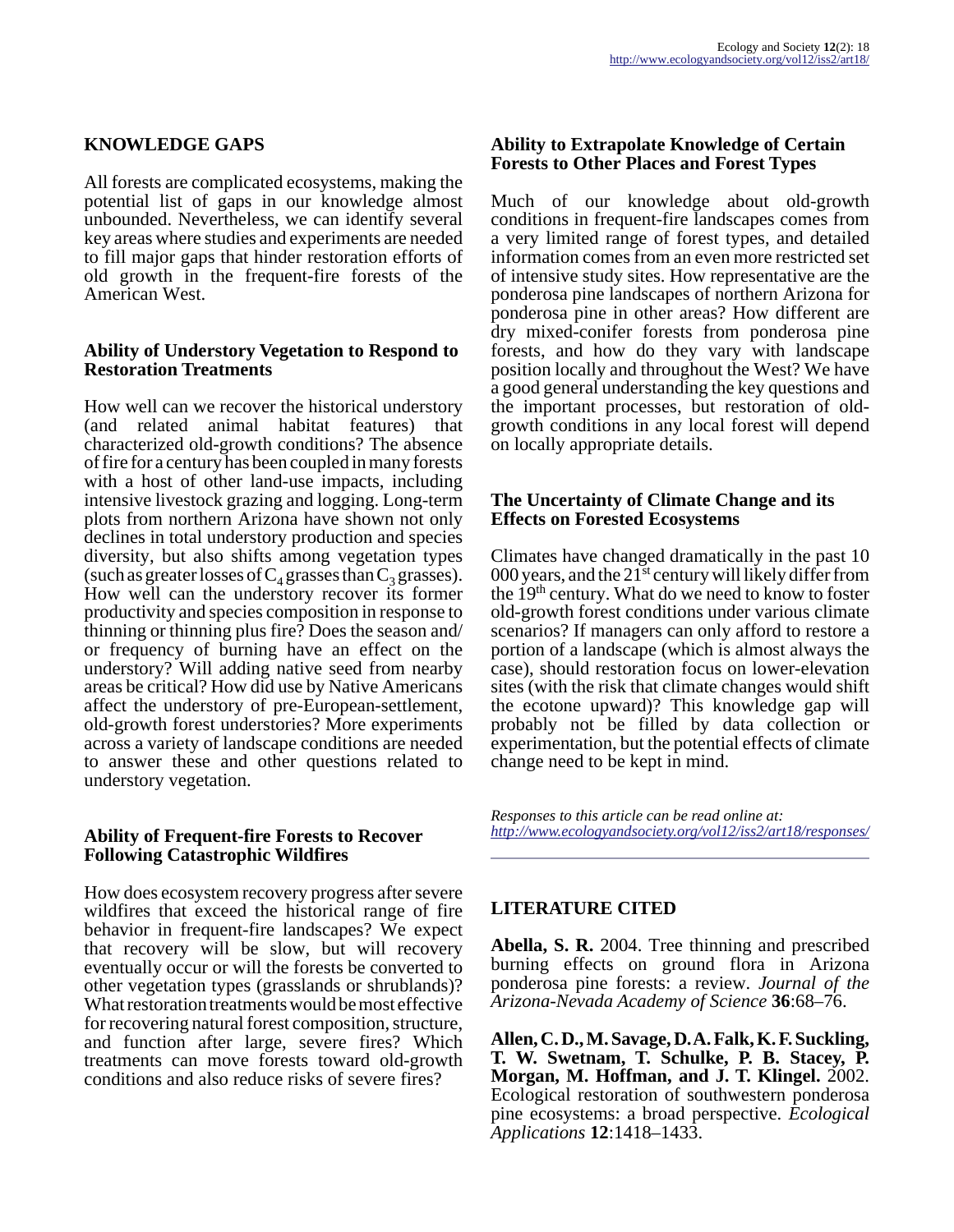**Arno, S. F.** 1980. Forest fire history in the northern Rockies. *Journal of Forestry* **78**:460–465.

**Arno, S. F., and C. E. Fiedler.** 2005. *Mimicking nature's fire: restoring fire-prone forests in the West.* Island Press, Washington, D.C., USA.

**Arno, S. F., J. Scott, and M. Hartwell.** 1995. *Ageclass structure of old growth ponderosa pine/ Douglas-fir stands and its relationship to fire history.* U.S. Forest Service Research Paper **481**.

**Bailey, J. D., and W. W. Covington.** 2002. Evaluating ponderosa pine regeneration rates following ecological restoration treatments in northern Arizona, USA. *Forest Ecology and Management* **155**:271–278.

**Block, W. M., J. L. Ganey, P. E. Scott, and R. King.** 2005. Prey ecology of Mexican spotted owls in pine-oak forests of northern Arizona. *Journal of Wildlife Management* **69**:618–629.

**Bock, C. E., and W. M. Block.** 2005. Response of birds to fire in the American southwest. Pages 1093– 1099 *in* C. J. Ralph and T. D. Rich, editors. *Bird conservation implementation and integration in the Americas: Proceedings of the third international Partners in Flight conference. Volume 2.* U.S. Forest Service General Technical Report **PSW-GTR-191**.

**Boucher, P. F., W. M. Block, G. V. Benavidez, and L. W. Wiebe.** 2000. Implementing the expanded prescribed fire program on the Gila National Forest, New Mexico: implications for snag management. *Proceedings of the Tall Timbers Fire Ecology Conference* **21**:104–113.

**Chambers, C. L., and R. R. Doucett.** 2008. Diet of the Mogollon vole as indicated by stable isotope analysis (13 C and 15 N). *Western North American Naturalist* (In press).

**Chambers, C. L., and J. N. Mast.** 2005. Ponderosa pine snag dynamics and cavity excavation following wildfire in northern Arizona. *Forest Ecology and Management* **216**:227–240.

**Christiansen, E., R. H. Waring, and A. A. Berryman.** 1987. Resistance of conifers to bark beetle attack: searching for general relationships. *Forest Ecology and Management* **22**:89–106.

**Converse, S. J., W. M. Block, and D. C. White.**

2006a. Small mammal population and habitat responses to forest thinning and prescribed fire. *Forest Ecology and Management* **228**:263–273.

**Converse, S. J., G. C. White, and W. M. Block.** 2006b. Small mammal response to thinning and wildfire in ponderosa pine-dominated forests of the southwestern USA. *Journal of Wildlife Management* **70**(6):1711–1722.

**Covert-Bratland, K. A., W. M. Block, and T. Theimer.** 2006. Hairy woodpecker winter ecology in ponderosa pine forests representing different ages since wildfire. *Journal of Wildlife Management* **70** (5):1379–1392.

**Covington, W. W., D. Vosick, and K. A. Lowe.** 2005. *Southwest fire initiative final report.* Submitted to the Bureau of Land Management by the Ecological Restoration Institute, Flagstaff, Arizona, USA.

**Dean, J. S.** 1988. Dendrochronology and paleoenvironmental reconstruction on the Colorado Plateaus. Pages 119–167 *in* G.J. Gumerman, editor. *The Anasazi in a changing environment.* School of American Research Book, Cambridge University Press, New York, New York, USA.

**Dodd, N. L., J. S. States, and S. S. Rosenstock.** 2003. Tassel-eared squirrel population, habitat condition, and dietary relationships in north-central Arizona. *Journal of Wildlife Management* **67**:622– 633.

**Egan, D. and E. A. Howell, editors.** 2001. *The historical ecology handbook: a restorationist's guide to reference ecosystems.* Island Press, Washington, D.C., USA.

**Everett, R. L., R. Schellhaas, D. Keenum, D. Spurbeck, and P. Ohlson.** 2000. Fire history in the ponderosa pine/Douglas-fir forests on the east slope of the Washington Cascades. *Fire Ecology and Management* **129**:207–225.

**Farris, K. L., M. J. Huss, and S. Zack.** 2004. The role of foraging woodpeckers in the decomposition of ponderosa pine snags. *The Condor* **106**:50–59.

**Franceschi, V. R., P. Krokene, E. Christiansen, and T. Krekling.** 2005. Anatomical and chemical defenses of conifer bark against bark beetles and other pests. *The New Phytologist* **167**:353–376.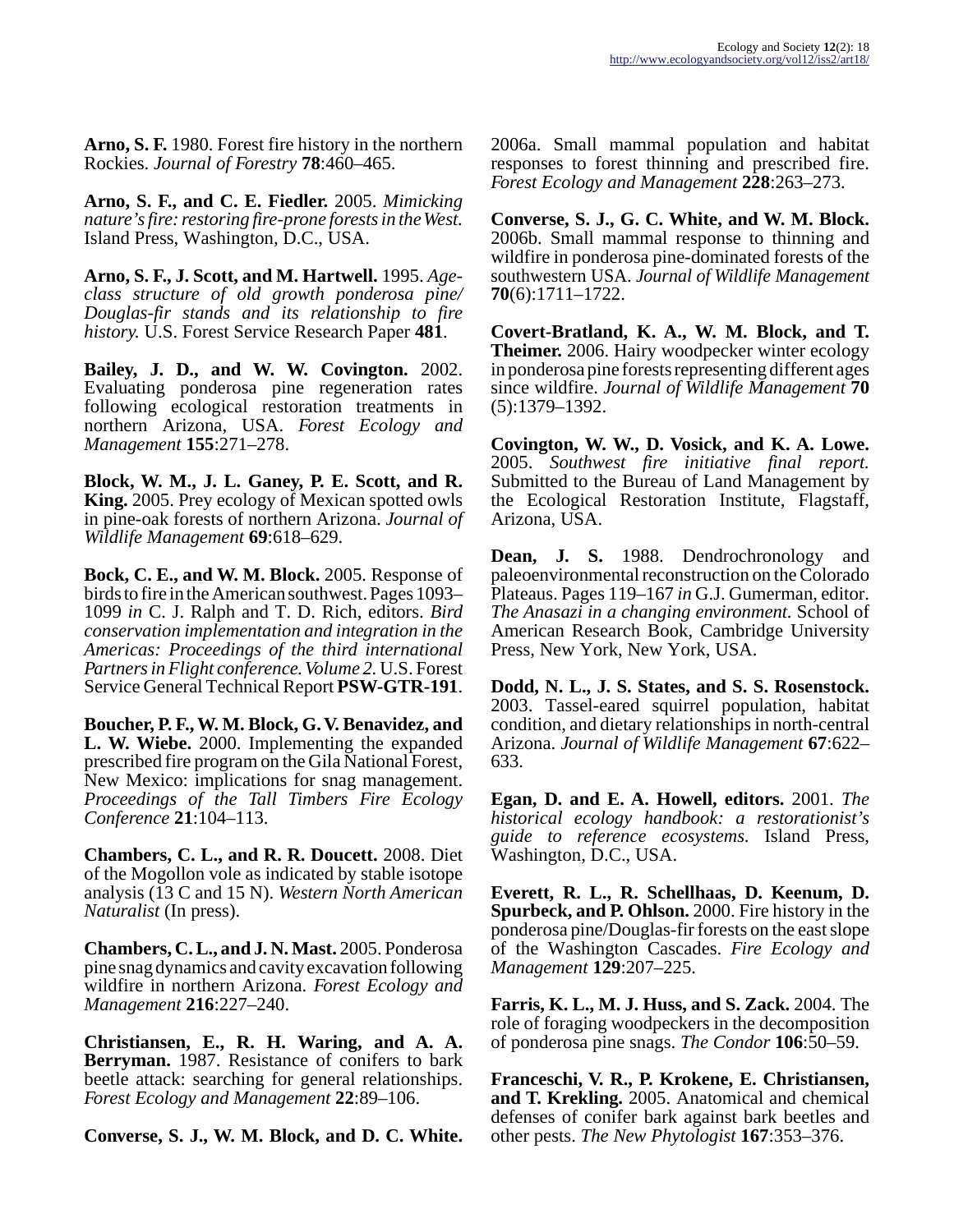**Friederici, P.,** editor. 2003. *Ecological restoration of southwestern ponderosa pine forests.* Island Press, Washington, D.C., USA.

**Fulé, P. Z., W. W. Covington, H. B. Smith, J. D. Springer, T. A. Heinlein, K. D. Huisinga, and M. M. Moore.** 2002. Comparing ecological restoration alternatives at Grand Canyon, Arizona. *Forest Ecology and Management* **170**:19–41.

**Fulé, P. Z., W. W. Covington, M. T. Stoddard, and D. Bertolette.** 2006. Minimal impact restoration treatments have limited effects on forest structure and fuels at Grand Canyon, USA. *Restoration Ecology* **14**(3):357–368.

**Fulé, P. Z., J. Villanueva-Díaz, and M. Ramos-Gómez.** 2005. Fire regime in a conservation reserve in Chihuahua, Mexico. *Canadian Journal of Forest Research* **35**:320–330.

**Germaine, H. L., and S. S. Germaine.** 2002. Forest restoration treatment effects on the nesting success of western bluebirds. *Restoration Ecology* **10**:362– 367.

**Gildar, C. N., P. Z. Fulé, and W. W. Covington.** 2004. Plant community variability in ponderosa pine forest has implications for reference conditions. *Natural Areas Journal* **24**(2):101–111.

**Grissino-Mayer, H. D., and T. W. Swetnam.** 2000. Century-scale climate forcing of fire regimes in the American Southwest. *Holocene* **10**:213–220.

**Gunderson, L., and C. S. Holling, editors. 2002.** *Panarchy: understanding transformations in human and natural systems.* Island Press, Washington, D. C, USA.

**Gunderson, L., C. S. Holling, and S. Light, editors.** 1995. *Barriers and bridges to the renewal of ecosystems and institutions.* Columbia University Press, New York, New York, USA.

**Hart, S. C., A. T. Classen, and R. J. Wright.** 2005a. Long-term interval burning alters fine root and mycorrhizal dynamics in a ponderosa pine forest. *Journal of Applied Ecology* **42**:752–761.

**Hart, S. C., T. H. DeLuca, G. S. Newman, M. D. MacKenzie, and S. I. Boyle.** 2005b. Post-fire vegetative dynamics as drivers of microbial community structure and function in forest soils.

*Forest Ecology and Management* **220**:166–184.

**Hoffmeister, D. F.** 1986. *Mammals of Arizona.* University of Arizona Press and Arizona Game and Fish Department, Tucson and Phoenix, Arizona, USA.

**Holling, C. S.** 1973. Resilience and stability of ecological systems. *Annual Review of Ecology and Systematics* **4**:1–23.

**Huckaby, L. S., M. R. Kaufmann, P. J. Fornwalt, J. M. Stoker, and C. Dennis.** 2003. Identification and ecology of old ponderosa pine trees in the Colorado Front Range. U.S. Forest Service General Technical Report **RMRS-GTR-110**.

**Kaufmann, M. R., T. T. Veblen, and W. H. Romme.** 2006. *Historical fire regimes in ponderosa pine forests of the Colorado Front Range, and recommendations for ecological restoration and fuels management.* Colorado Forest Restoration Institute, Colorado State University, and The Nature Conservancy, Fort Collins, Colorado, USA.

**Keeley, J. E., and N. L. Stephenson.** 2000. Restoring natural fire regimes to the Sierra Nevada in an era of global change. Pages 255–265 *in* D. N. Cole, S. F. McCool, W. T. Borrie, and J. O'Loughlin, compilers. *Wilderness science in a time of change conference–Volume 5: Wilderness ecosystems, threats, and management.* U.S. Forest Service Proceedings **RMRS-P-15-VOL-5**.

**Korb, J. E., N. C. Johnson, and W. W. Covington.** 2003. Arbuscular mycorrhizal propagule densities respond rapidly to ponderosa pine restoration treatments. *Journal of Applied Ecology* **40**:101– 110.

**Kotter, M. M., and R. C. Farentinos.** 1984a. Formation of ponderosa pine ectomychorrhizae after inoculation with feces of tassel-eared squirrels. *Mycologia* **76**:758–760.

———. 1984b. Tassel-eared squirrels as spore dispersal agents of hypogeous mycorrhizal fungi. *Journal of Mammalogy* **65**:684–667.

**Landres, P. B., P. M. Morgan, and F. J. Swanson.** 1999. Overview of the use of natural variability concepts in managing ecological systems. *Ecological Applications* **9**(4):1179–1188.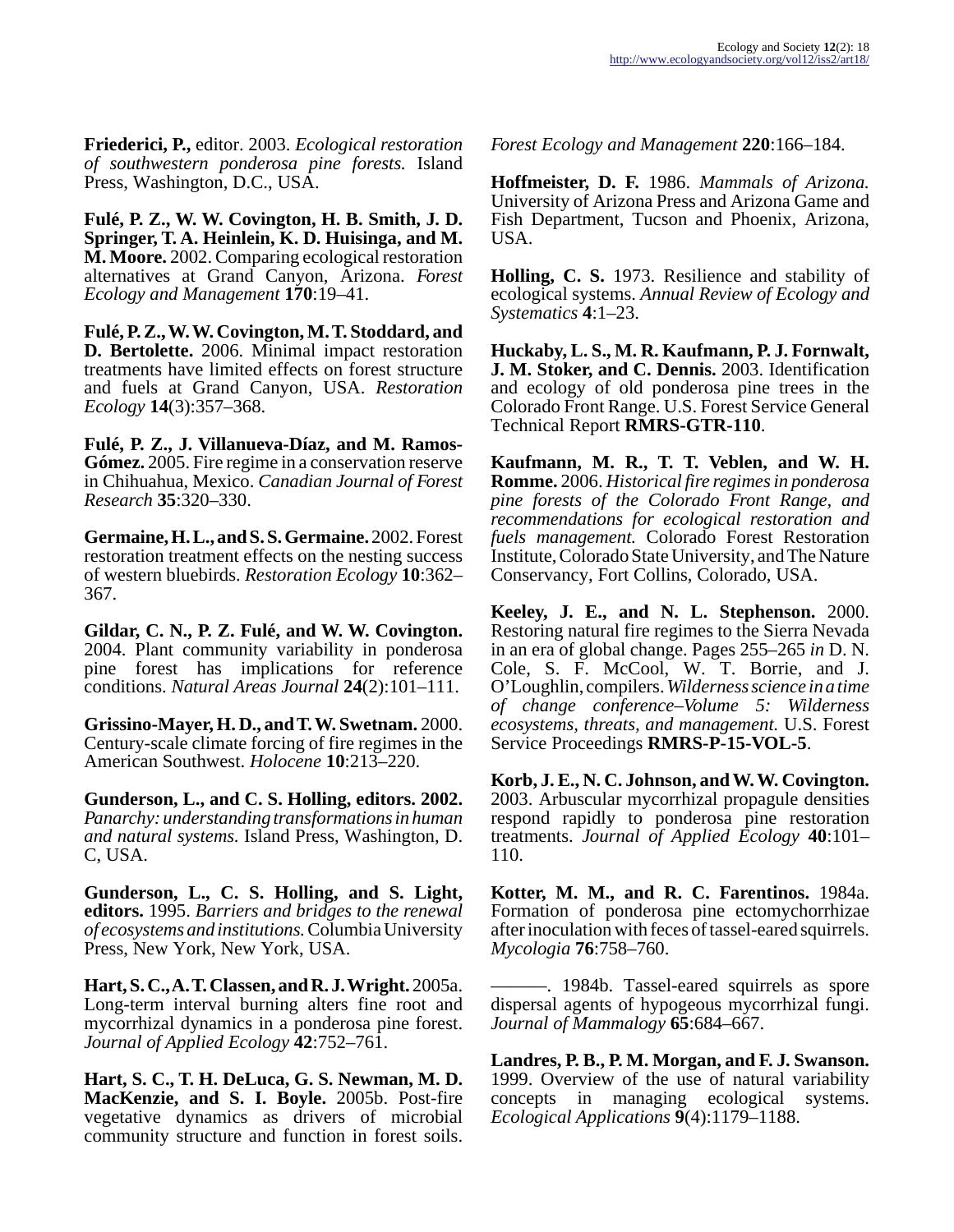**Latta, R. G., Y. B. Linhart, D. Fleck, and M. Elliot.** 1998. Direct and indirect estimates of seed versus pollen movement within a population of ponderosa pine. *Evolution* **52**:61–67.

**Laughlin, D. C., J. D. Bakker, and P. Z. Fulé.** 2005. Understory plant community structure in lower montane and subalpine forests, Grand Canyon National Park, USA. *Journal of Biogeography* **32**:2083–2102.

**Laughlin, D. C., and J. B. Grace.** 2006. A multivariate model of plant species richness in forested systems: old-growth montane forests with a long history of fire. *Oikos* **114**:60–70.

**Leopold, A.** 1920. Piute forestry vs. forest fire prevention. *Southwestern Magazine* **2**:12–13. (Reprinted as: Paiute forestry. 1990. Pages 139–142 *in* D.E. Brown and N.B. Carmony, editors. *Aldo Leopold's southwest.* University of New Mexico Press, Albuquerque, New Mexico, USA.

**Long, J. N., and F. W. Smith.** 2000. Restructuring the forest: goshawks and the restoration of southwestern ponderosa pine. *Journal of Forestry* **98**:25–30.

**MacDonald, L. H., and J. D. Stednick.** 2003. *Forests and water: a state-of-the-art review for Colorado.* Colorado Water Resources Research Institute Report No. **196**.

**Marcot, B. G.** 2002. An ecological functional basis for managing decaying wood for wildlife. Pages 895–910 *in* W. F. Laudenslayer, Jr., P. J. Shea, B. E. Valentine, C. P. Weatherspoon, and T. E. Lisle, editors. *Proceedings of the symposium on the ecology and management of dead wood in western forests.* U.S. Forest Service General Technical Report **PSW-GTR-181**.

**Metlen, K. L., and C. E. Fiedler.** 2006. Restoration treatment effects on understory of ponderosa pine/ Douglas-fir forests in western Montana. *Forest Ecology and Management* **222**:355–369.

**Meyer, M. D., M. P. North, and D. A. Kelt.** 2005. Short-term effects of fire and forest thinning on truffle abundance and consumption by *Neotamias speciosus* in the Sierra Nevada of California. *Canadian Journal of Forest Research* **35**:1061– 1070.

**Mooney, K. A., and Y. B. Linhart.** 2006. Contrasting cascades: insectivorous birds increase pine but not parasitic mistletoe growth. *Journal of Animal Ecology* **75**:350–357.

**Moore, M. M., C. A. Casey, J. D. Bakker, J. D. Springer, P. Z. Fulé, W. W. Covington, and D. C. Laughlin.** 2006. Herbaceous vegetation responses (1992–2004) to restoration treatments in a ponderosa pine forest. *Rangeland Ecology and Management* **59**:135–144.

**Moore, M. M., W. W. Covington, and P. Z. Fulé.** 1999. Reference conditions and ecological restoration: a southwestern ponderosa pine perspective. *Ecological Applications* **9**(4):1266– 1277.

**Moore, M. M., D. W. Huffman, P. Z. Fulé, W. W. Covington, and J. E. Crouse.** 2004. Comparison of historical and contemporary forest structure and composition of permanent plots in southwestern ponderosa pine forests. *Forest Science* **50**:162–176.

**Morgan, T. A., C. E. Fiedler, and C. W. Woodall.** 2002. Characteristics of dry site old-growth ponderosa pine in the Bull Mountains of Montana, USA. *Natural Areas Journal* **22**(1):11–19.

**Nilsson, C., and G. Grelsson.** 1995. The fragility of ecosystems: a review. *Journal of Applied Ecology* **32**: 677–692.

**Pattinson, G. S., K. A. Hammill, B. G. Sutton, and P. A. McGee.** 1999. Simulated fire reduces the density of arbuscular mycorrhizal fungi at the soil surface. *Mycological Research* **103**(4):491–496.

**Reynolds, R. T., T. G. Russel, M. H. Reiser, R. L. Bassett, P. L. Kennedy, D. A. Boyce, Jr., G. Goodwin, R. Smith, and E. L. Fisher.** 1992. *Management recommendations for the northern goshawk in the southwestern United States.* U.S. Forest Service General Technical Report **RM-217**.

**Romme, W. H., D. W. Jamieson, J. S. Redder, G. Bigsby, J. P. Lindsey, D. Kendall, R. Cowen, T. Kreykes, A. W. Spencer, and J. C. Ortega.** 1992. Old-growth forests of the San Juan National Forest in southwestern Colorado. Pages 154–165 *in* M. R. Kaufmann, W. H. Moir, and R. L. Bassett, editors. *Old-growth forests in the southwest and Rocky Mountain regions: Proceedings of a workshop.* U.